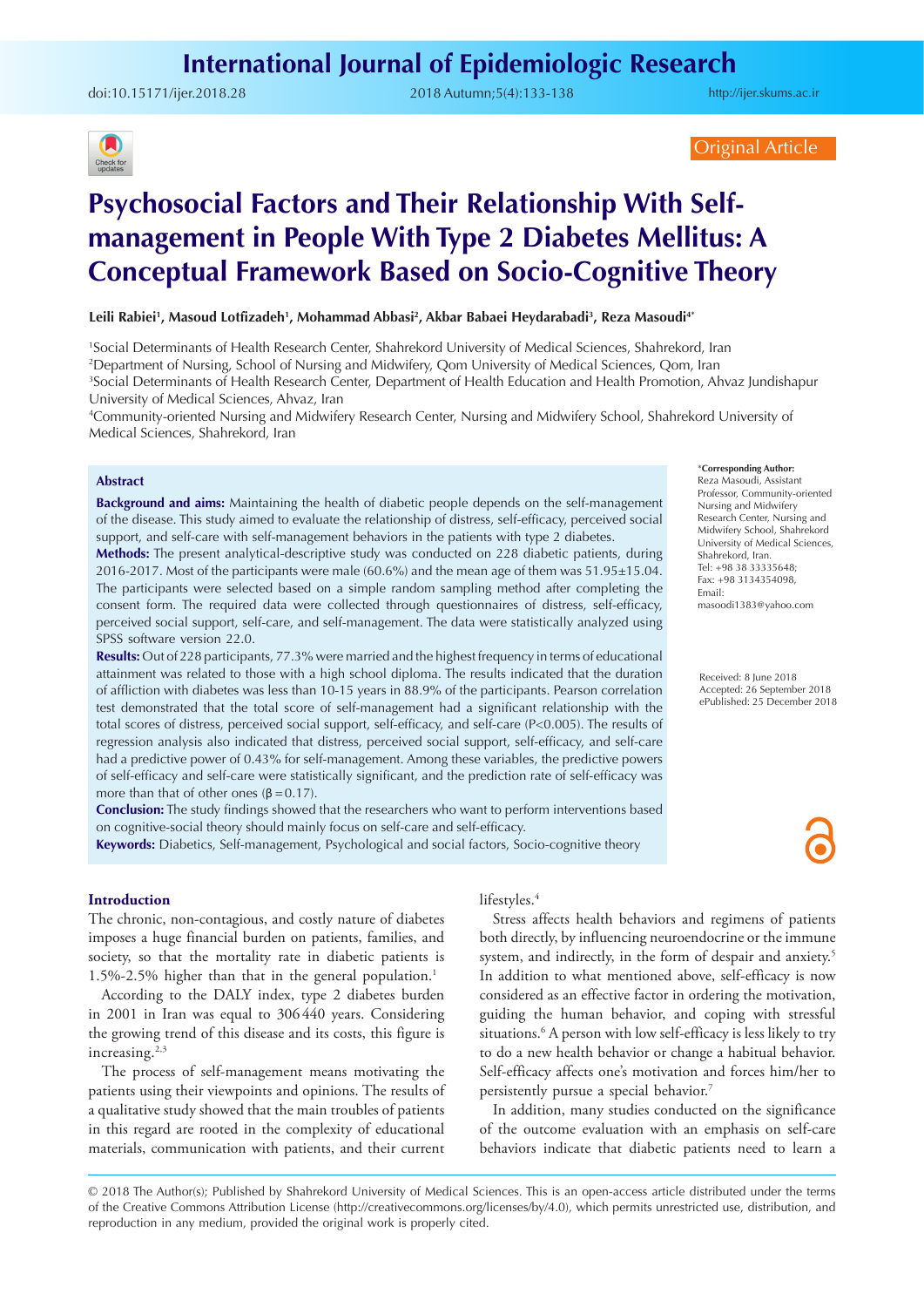variety of self-care behaviors to effectively regulate their blood glucose.<sup>8,9</sup>

Moreover, social support is the most important feature studied in relation to the counteraction of undesirable effects and psychological pressures. By definition, social support means a sense of belonging and being accepted and loved by others.10 In spite of many positive impacts mentioned for social support by researchers, it is very important to pay attention to patient perception in this regard. In other words, the perception of support is more important than its acquisition.<sup>11,12</sup>

Generally, understanding the factors affecting selfmanagement behaviors paves the way for the development of strategies and solutions that realize the health education goals and cause the success factors to be chosen more logically.13 Appropriate educational planning based on behavioral change models can help us achieve our goals.<sup>14</sup>

One of the most important behavioral theories that provide a good understanding of the outcome behavior in the patients is the cognitive-social theory.15,16 The theoretical framework of this theory is premised on the assumption that the occurrence of the desired behavior is the result of the integration of cognitive, psychological, and social factors. Taking into account all above-mentioned items,<sup>16</sup> the cognitive-social theory is capable of interpreting self-management behaviors of the patients with chronic diseases.<sup>17</sup>

Based on this theory, the main variables of this study included individual factors such as gender and age, psychological factors such as distress and self-efficacy, environmental factors such as perceived social support, and behavioral factors such as self-care behavior in the diabetic patients.

# **Objectives**

Since a few studies have been conducted on the selfmanagement behaviors of diabetic patients using the cognitive-social theory in Iran, the present study aimed to investigate the relationship of psychosocial factors with selfmanagement behaviors in the diabetic patients based on the socio-cognitive theory.

#### **Methods**

This cross-sectional descriptive-analytical study was carried out in 2017, and registered in Social Determinants of Health Research Center (code: EC-2323). and approved by the Ethics Committee of Deputy of Research and Technology, Shahrekord University of Medical Sciences, Shahrekord, Iran (IR.SKUMS.REC.1396.30). The statistical population consisted of the patients who received diabetes-related healthcare services in Imam Ali Clinic of Shahrekord during 2016-2017. In this center, type2 diabetes related services were delivered to these patients formally. Considering a standard deviation of 0.2 (an estimation of the correlation coefficient between psychosocial factors score and selfmanagement score) and 95% confidence level, the sample size was determined to be at least 190. Assuming an attrition rate of 20%, the final sample size was decided to be 228

diabetic patients.

The inclusion criteria were: being over 30 years, elapsed time of at least one year from diabetes diagnosis, and nonaffliction with a confirmed mental illness. The exclusion criteria also included: failure to meet the inclusion criteria, and reluctance to continue with the study.

Before the beginning of the study, the required permissions were obtained and an informed consent form was signed by the participants. They were briefed on the research objectives and procedure, and were assured that their information will be kept confidential. In addition, they were given the freedom to leave the study at any stage.

# Measurement Tool

In order to fulfill the study goals, a multi-part tool was used. The first part of this tool included 13 items which dealt with personal as well as disease information of the patient (such as age, gender, job, marital status, and educational status).

The second part consisted of 17 items on the distress of diabetic patients (such as: "I feel that my physician does not have enough information about my disease" and »I feel my life is in the hands of diabetes») which were scored based on a 6-point Likert scale (from never: 1 to always: 6). This tool was developed by Polonsky et al at the University of California to measure the overall distress of diabetic patients. Cronbach's alpha coefficient of this tool was equal to 0.87. The total point on this tool varied between 17 and 102.<sup>18</sup>

The third part of this tool dealt with self-efficacy of the patients in 8 items (such as: "How confident are you that you can take action when your blood sugar decreases during exercise?" and "How confident are you when your diabetes is controlled?") which are scored based on a 10-point Likert scale (from I'm not sure: 1 to I'm pretty sure: 10). This tool was developed by Bodenheimer et al at Stanford University and its Cronbach's alpha was reported to be 0.82. If there were two numbers for each item, the smaller number was accepted. In addition, if 2 out of the 8 items were answered, the patient was asked to fill out the tool again. Higher scores on this tool indicated higher levels of self-efficacy.19

The fourth part (MPSS) was about perceived social support (such as: "How much can you benefit from family and community support?" and "Does social support play a role in controlling diabetes?") which was developed by Bruwer et al. This tool consisted of 12 items which measured perceived social support from three sources of the family (4 items), friends (4 items), and important people of life (4 items). This tool was scored based on a 7-point Likert scale (from completely agree: 7 to completely disagree: 1) and the total score ranged between 12 and 84.20 The reliability of this tool was assessed and approved on various populations and its Cronbach's alpha was determined to be 0.85-0.91. In addition, its reliability through test-retest method was obtained to range between 0.72 and 0.85. The Persian version of this tool was evaluated after specifying its psychometric properties in Iranian subjects, and its Cronbach's alpha on a sample of 176 patients with myocardial infarction was determined to be  $0.83.^{21}$ 

The fifth part of this tool dealt with self-care in the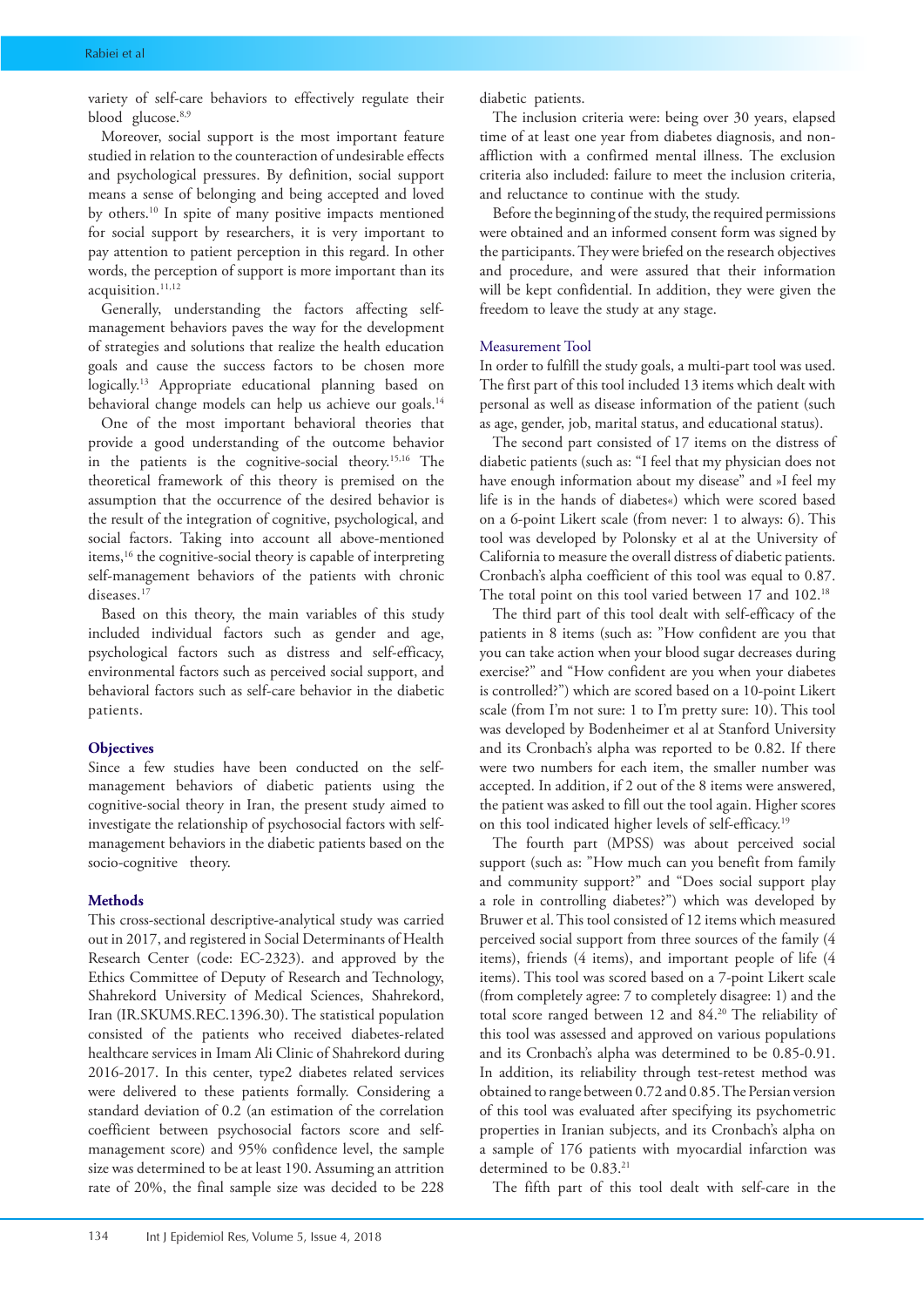diabetic patients and consisted of 14 items (such as: "Have you followed a healthy diet during the week?" and" How many times have you consumed fruits and vegetables in seven days a week?") which were scored 0-7 times a week. This tool was developed by Toobert et al at the University of Guildford, UK. The total score of general diet, specific diet, physical activity, blood glucose, foot care, medical regimen, and smoking was obtained from the mean score of items 1 and 2, 3 and 4, 5 and 6, 7 and 8, 9 and 10, 11, 12, and 13, and 0 and 1, respectively.22

The sixth part measured self-management behaviors of diabetic patients and include 35 items (such as: "When I eat outdoors, I choose small dices." and" I control my weight effectively.") which were scored based on a 5-point Likert scale (from strongly agree: 5 to strongly disagree: 1). This tool was developed by Lin et al to provide a measure for assessing self-management behaviors of diabetic patients. With a Cronbach's alpha of 0.93, this tool consisted of 5 scales of self-organization (10 items), self-regulation (9 items), interaction with health professionals and other influential people (9 items), self-monitoring of blood glucose (4 items), and adherence to the proposed treatment regimen (3 items). Cronbach's alpha of these scales ranged between 0.76 and 0.90. The minimum and maximum scores on this scale were 35 and 175, respectively. The self-management score in each field could also be calculated.23

# Data Analysis

The obtained data were statistically analyzed using descriptive tests, Pearson correlation test for continuous variables, analysis of variance, and regression analysis in SPSS software version 22.0 (SPSS Inc, Chicago, Illinois).

### **Results**

Most of the participants were male (60.6%) in this study and the mean age of them was 51.95±15.04. In addition, 77.3% of the participants were married and the highest frequency in terms of educational attainment was related to those with a high school diploma. The results indicated that the duration of affliction with diabetes was less than 10-15 years in 88.9% of the participants (Table 1). Pearson correlation test demonstrated that the total score of selfmanagement had a significant relationship with the total scores of distress, perceived social support, self-efficacy, and self-care (*P*< 0.005) (Table 2). The results of regression analysis also indicated that distress, perceived social support, self-efficacy, and self-care had a predictive power of 0.43% for self-management. Among these variables, the predictive powers of self-efficacy and self-care were statistically significant, and the prediction rate of self-efficacy was more than that of other ones  $(β = 0.17)$  (Table 3).

#### **Discussion**

The present study aimed to investigate the relationship between some psychosocial factors and self-management behavior of diabetic patients. The results showed that the total score of self-management had a significant relationship with the total scores of distress, perceived social support,

**Table 1.** Frequency of Demographic Variables in Diabetic Patients

| <b>Variable</b>                  | <b>Subgroups</b>               | No. $(\% )$ |  |  |
|----------------------------------|--------------------------------|-------------|--|--|
| Age $(y)$                        | Below 45                       | 57 (29.4)   |  |  |
|                                  | 45-55                          | 41 (17.1)   |  |  |
|                                  | 55-65                          | 41 (20.2)   |  |  |
|                                  | Over <sub>65</sub>             | 64 (34.8)   |  |  |
| Gender                           | Male                           | 79 (57.2)   |  |  |
|                                  | Female                         | 59 (42.8)   |  |  |
| <b>Marital status</b>            | Single                         | 34 (24.6)   |  |  |
|                                  | Married                        | 77 (55.8)   |  |  |
|                                  | Widow                          | 22 (15.9)   |  |  |
|                                  | <b>Divorced</b>                | 5(3.6)      |  |  |
| <b>Educational</b><br>attainment | Illiterate                     | 34 (24.6)   |  |  |
|                                  | Lower than high school diploma | 34 (24.6)   |  |  |
|                                  | High school diploma            | 36(26.1)    |  |  |
|                                  | Bachelor and higher            | 3(23.9)     |  |  |
| <b>History of the</b><br>disease | $<$ 5 years                    | 40 (29)     |  |  |
|                                  | $5-10$ years                   | 48 (34.8)   |  |  |
|                                  | $10-15$ years                  | 22 (15.9)   |  |  |
|                                  | $>15$ years                    | 28 (20.3)   |  |  |

self-efficacy, and self-care (*P*<0.005).

Nelson et al evaluated the effective factors in the selfmanagement of American soldiers with type2 diabetes who did not have proper control over their illness (HbA1c <5). Their results showed that the intervention managed to improve the status of their diet, blood glucose control, and physical activity. However, self-care behaviors, including adherence to the diet, physical activity, and blood glucose self-monitoring showed a significant improvement in the patients with a higher level of self-efficacy. Their results showed that it was necessary to pay a special attention to self-efficacy and readiness for change in the diabetic patients with inadequate control over their disease.<sup>24</sup> These results are consistent with the findings of the present study indicating that increased self-efficacy and self-care improves self-management in the patients.

The results of Liu et al also indicated that satisfaction with the quality of life was associated with a better understanding of diabetes and the ability to improve self-care behaviors. They also found that emotional distress was the most important factor influencing the quality of life. The findings of the present study also showed that distress had a close relationship with self-management. In another study, the relationship between psychosocial distress, self-management behaviors associated with diabetes, and metabolic control in the patients with type1 diabetes was evaluated and it was concluded that there was an inverse relationship between distress and self-management.<sup>25</sup> This is consistent with the findings of the present study.

Social support is another point that is necessary to be mentioned in relation to self-management of diabetic patients. Type 2 diabetes is more common among adults and several studies have argued that theory-based interventions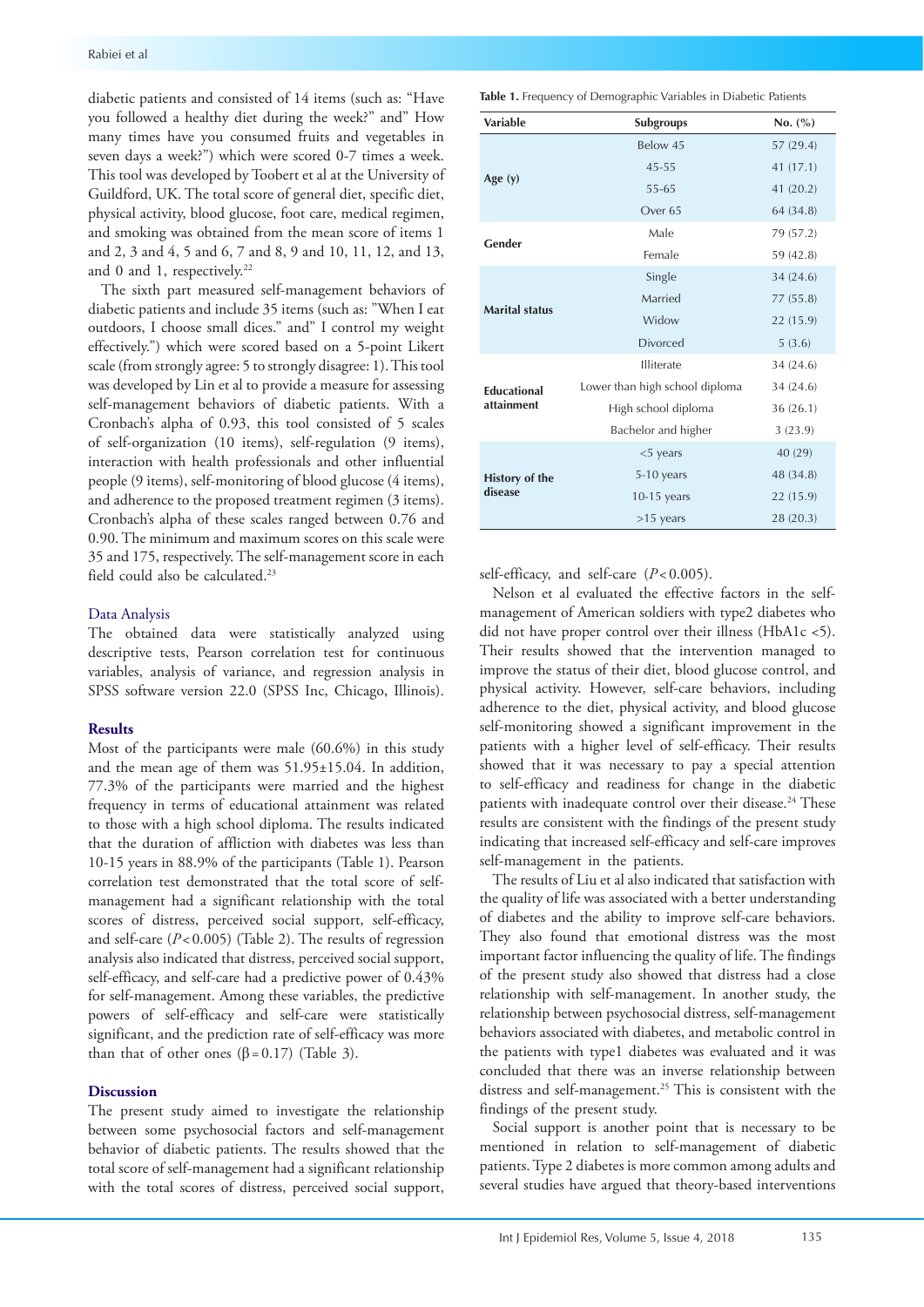| <b>Variables</b>                                                      | 1                    | $\overline{2}$     | 3                  | 4                 | 5                  | 6                  | 7                 | 8                 | 9                 | 10 |
|-----------------------------------------------------------------------|----------------------|--------------------|--------------------|-------------------|--------------------|--------------------|-------------------|-------------------|-------------------|----|
| Total score of distress                                               | $\mathbf{1}$         |                    |                    |                   |                    |                    |                   |                   |                   |    |
| Total score of perceived social<br>support                            | $-0.33$<br>P < 0.001 |                    |                    |                   |                    |                    |                   |                   |                   |    |
| Total score of self-efficacy                                          | $-0.42$<br>P < 0.001 | 0.31<br>P < 0.001  | $\mathbf{1}$       |                   |                    |                    |                   |                   |                   |    |
| Total score of self-care                                              | $-0.22$<br>P < 0.001 | 0.14<br>P < 0.001  | 0.37<br>P < 0.001  |                   |                    |                    |                   |                   |                   |    |
| Adherence to the drug regimen                                         | $-0.29$<br>P < 0.001 | 0.069<br>P < 0.001 | 0.28<br>P < 0.001  | 0.21<br>P < 0.001 |                    |                    |                   |                   |                   |    |
| Blood glucose self-monitoring                                         | 0.013<br>P < 0.001   | 0.096<br>P < 0.001 | 0.062<br>P < 0.001 | 0.24<br>P < 0.001 | 0.15<br>P < 0.001  |                    |                   |                   |                   |    |
| Self-organization                                                     | $-0.3$<br>P < 0.001  | 0.35<br>P < 0.001  | 0.13<br>P < 0.001  | 0.51<br>P < 0.001 | 0.46<br>P < 0.001  | 0.14<br>P < 0.001  | 1                 |                   |                   |    |
| Self-regulation                                                       | $-0.37$<br>P < 0.001 | 0.4<br>P < 0.001   | 0.3<br>P < 0.001   | 0.31<br>P < 0.001 | 0.11<br>P < 0.001  | 0.015<br>P < 0.001 | 0.51<br>P < 0.001 |                   |                   |    |
| Interaction with health professionals<br>and other influential people | $-0.19$<br>P < 0.001 | 0.32<br>P < 0.001  | 0.5<br>P < 0.001   | 0.37<br>P < 0.001 | 0.091<br>P < 0.001 | 0.12<br>P < 0.001  | 0.42<br>P < 0.001 | 0.29<br>P < 0.001 |                   |    |
| Total score of self-management                                        | $-0.24$<br>P < 0.001 | 0.35<br>P < 0.001  | 0.29<br>P < 0.001  | 0.31<br>P < 0.001 | 0.091<br>P < 0.001 | 0.5<br>P < 0.001   | 0.46<br>P < 0.001 | 0.39<br>P < 0.001 | 0.51<br>P < 0.001 |    |

**Table 2.** The Relationship Between Independent Variables and Self-management Behavior

**Table 3.** Predictive Power of Independent Variables in Relation to Self-management Behavior of Diabetic Patients

| <b>Independent Variables</b>            | <b>Standardized Beta</b> | P Value | $\mathbb{R}^2$ |
|-----------------------------------------|--------------------------|---------|----------------|
| Total score of distress                 | 0.015                    | 0.95    |                |
| Total score of perceived social support | 0.053                    | 0.52    | 0.43           |
| Total score of self-efficacy            | 0.173                    | 0.027   |                |
| Total score of self-care                | 0.116                    | 0.035   |                |

supported by peers can promote self-management behaviors. Schillinger et al showed that improvement of interpersonal skills in diabetic patients promoted behavioral indicators and adoption of self-management behaviors.<sup>26</sup> In another study on diabetic patients, Aikens et al stated that living alone could predict patient's disregard for self-management behaviors. However, if patients were supported by their families and friends, living alone was not able to predict their disregard for self-management behaviors.27 In consistency with these findings, the results of the present study indicated that social support had a significant relationship with self-management but could not predict self-management behaviors.

Kanbara et al conducted a study to evaluate the effect of selfefficacy on the promotion of social support and reduction of mental stress response in the diabetic patients and found that enhancement of emotional support significantly increased the level of active adaptation to diabetes. On the other hand, behavioral support reduced frustration and mental response of patients and controlled their health. Therefore, it could be stated that behavioral support was better than emotional support and could improve the health status of diabetic patients.28 The findings of the present study also demonstrated that there was a direct relationship between social support and self-management behaviors.

One of the remarkable items in health education is behavioral theories and models which provide a framework for understanding the quality of learning and behavior. Nugent et al stated that the use of three structures of cognitive theory (personal, environmental, and behavioral factors) in the patients could improve their self-management behaviors.29 The findings of the present study also showed that psychological factors such as distress and self-efficacy, environmental factors such as perceived social support, and behavioral factors such as self-care had a significant relationship with self-management in the diabetic patients.

The results of regression analysis also indicated that distress, perceived social support, self-efficacy, and selfcare had a predictive power of 0.43% for self-management. Among these variables, the predictive powers of self-efficacy and self-care were statistically significant, and the prediction rate of self-efficacy was more than that of other ones  $(\beta = 0.17)$ .

Morovati et al conducted a cross-sectional study to evaluate the status of self-efficacy in the patients with type2 diabetes, factors affecting it, and its relationship with selfcare in Yazd. Their results showed that there was a positive correlation between self-efficacy and self-care behaviors. They also suggested that self-efficacy was the most important determinant of self-care behaviors in the diabetic patients and it was necessary to be improved, especially in women.<sup>30</sup> The results of the present study emphasized the decisive role of self-efficacy in the self-management behaviors of diabetic patients. The findings of Sarkar et al indicated that there was a significant relationship between self-efficacy and self-management, and self-efficacy was the most important predictor of self-management behavior in the diabetic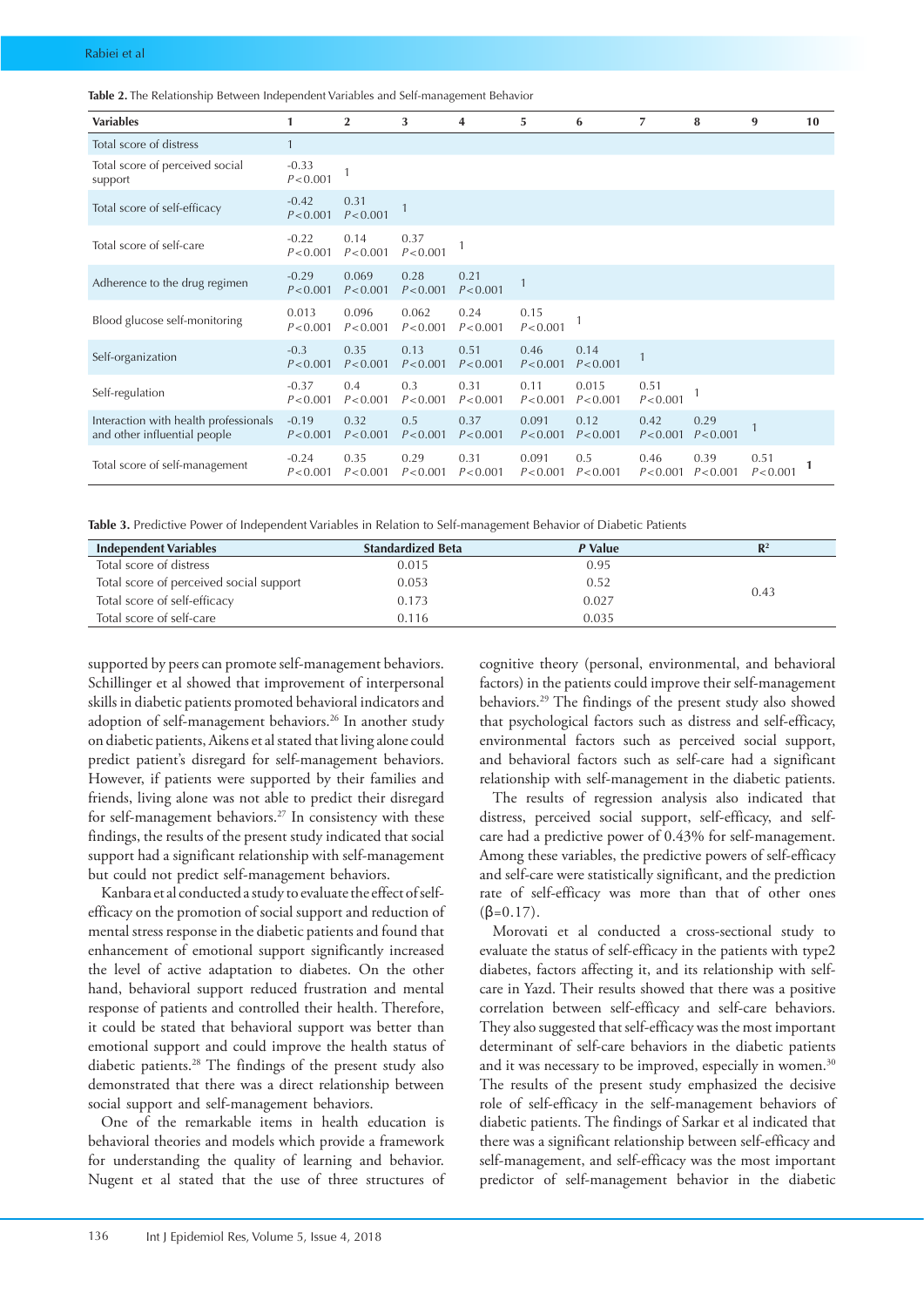patients of different races and levels of health literacy.31 This is consistent with the findings of the present study.

# **Limitations of the Study**

One of the limitations of this research was its conduction in only one clinic because of easy access. In addition, the target group of this study enjoyed a low level of health literacy which caused some problems. This was tried to be somewhat resolved by employing well-trained questionnaires.

# **Conclusion**

The results of the present study demonstrated the relationship of distress, self-efficacy, perceived social support, and self-care with self-management behaviors of diabetic patients in Shahrekord. The study findings showed that the researchers who want to perform interventions based on socio-cognitive theory should mainly focus on self-care and self-efficacy, because these variables are the best predictors of self-management behaviors. The results also indicated that distress and social support had a close relationship with selfmanagement behaviors. Based on the study findings, it is recommended that more studies be conducted in order to determine the effect of interventions, based on the sociocognitive theory, on the improvement of self-management behaviors in the diabetic patients.

# **Ethical Approval**

The ethical approval was obtained from the Research and Technology Deputy of the Shahrekord University of Medical Sciences. In this study, the participants were informed of the purposes and significance of the research and the written informed consent was obtained from them. The participants were also assured that participation in the study was voluntary and could be discontinued at any time.

# **Conflict of Interest Disclosures**

None.

# **Funding/Support**

This study was financially supported by Deputy of Research and Technology, Shahrekord University of Medical Sciences (grant No. 393792).

# **Acknowledgments**

This article was based on a research study conducted at Shahrekord University of Medical Sciences. The authors would like to extend their thanks to Deputy of Research and Technology at Shahrekord University of Medical Sciences, for their financial and spiritual support. The authors also would like to acknowledge the contributions and sincere cooperation of officials of Imam Ali Clinic, and all patients and their respectable families who helped in this research.

# **References**

- 1. Bharati DR, Pal R, Rekha R, Yamuna TV. Evaluation of the burden of type 2 diabetes mellitus in population of Puducherry, South India. Diabetes Metab Syndr. 2011;5(1):12-6. doi: 10.1016/j.dsx.2010.05.008.
- 2. Sakthiswary R, Zakaria Z, Das S. Diabetes mellitus: Treatment

challenges and the role of some herbal therapies. Middle East J Sci Res. 2014;20(7):786-98. doi: 10.5829/idosi. mejsr.2014.20.07.82226.

- 3. Amini M, Khadivi R, Haghighi S. Costs of type 2 Diabetes in Isfahan–Iran in 1998. Iran J Endocrinol Metab. 2002;4(2):97- 104.
- 4. Smith C, McNaughton DA, Meyer S. Client perceptions of group education in the management of type 2 diabetes mellitus in South Australia. Aust J Prim Health. 2016;22(4):360-7. doi: 10.1071/py15008.
- 5. Gallagher KM, Updegraff JA. Health message framing effects on attitudes, intentions, and behavior: a meta-analytic review. Ann Behav Med. 2012;43(1):101-16. doi: 10.1007/s12160- 011-9308-7.
- 6. Lin CC, Anderson RM, Chang CS, Hagerty BM, Loveland-Cherry CJ. Development and testing of the Diabetes Selfmanagement Instrument: a confirmatory analysis. Res Nurs Health. 2008;31(4):370-80. doi: 10.1002/nur.20258.
- 7. Kulzer B, Hermanns N, Gorges D, Schwarz P, Haak T. Prevention of diabetes self-management program (PREDIAS): effects on weight, metabolic risk factors, and behavioral outcomes. Diabetes Care. 2009;32(7):1143-6. doi: 10.2337/ dc08-2141.
- 8. Al Hayek AA, Robert AA, Al Dawish MA, Zamzami MM, Sam AE, Alzaid AA. Impact of an education program on patient anxiety, depression, glycemic control, and adherence to selfcare and medication in Type 2 diabetes. J Family Community Med. 2013;20(2):77-82. doi: 10.4103/2230-8229.114766.
- 9. Hofer R, Choi H, Mase R, Fagerlin A, Spencer M, Heisler M. Mediators and Moderators of Improvements in Medication Adherence. Health Educ Behav. 2017;44(2):285-96. doi: 10.1177/1090198116656331.
- 10. Wu SF, Young LS, Yeh FC, Jian YM, Cheng KC, Lee MC. Correlations among social support, depression, and anxiety in patients with type-2 diabetes. J Nurs Res. 2013;21(2):129-38. doi: 10.1097/jnr.0b013e3182921fe1.
- 11. Rambod M, Ghodsbin F, Beheshtipour N, Raieyatpishe AA, Mohebi Noubandegani Z, Mohammadi-Nezhad A. The Relationship between Perceived Social Support and Quality of Sleep in Nursing Students. Iran Journal of Nursing. 2012;25(79):12-23.
- 12. Yu Y, Yang JP, Shiu CS, Simoni JM, Xiao S, Chen WT, et al. Psychometric testing of the Chinese version of the Medical Outcomes Study Social Support Survey among people living with HIV/AIDS in China. Appl Nurs Res. 2015;28(4):328-33. doi: 10.1016/j.apnr.2015.03.006.
- 13. Powers MA, Bardsley J, Cypress M, Duker P, Funnell MM, Fischl AH, et al. Diabetes Self-management Education and Support in Type 2 Diabetes:A Joint Position Statement of the American Diabetes Association, the American Association of Diabetes Educators, and the Academy of Nutrition and Dietetics. Diabetes Educ. 2017;43(1):40-53. doi: 10.1177/0145721716689694.
- 14. Butler JT. Principles of health education and health promotion.. Englewood, Colo: Morton Publishing Company; 1994.
- 15. Rogers LQ, Matevey C, Hopkins-Price P, Shah P, Dunnington G, Courneya KS. Exploring social cognitive theory constructs for promoting exercise among breast cancer patients. Cancer Nurs. 2004;27(6):462-73.
- 16. Rogers LQ, Fogleman A, Verhulst S, Bhugra M, Rao K, Malone J, et al. Refining Measurement of Social Cognitive Theory Factors Associated with Exercise Adherence in Head and Neck Cancer Patients. J Psychosoc Oncol. 2015;33(5):467-87. doi: 10.1080/07347332.2015.1067277.
- 17. Gallant MP. The influence of social support on chronic illness self-management: a review and directions for research. Health Educ Behav. 2003;30(2):170-95. doi: 10.1177/1090198102251030.